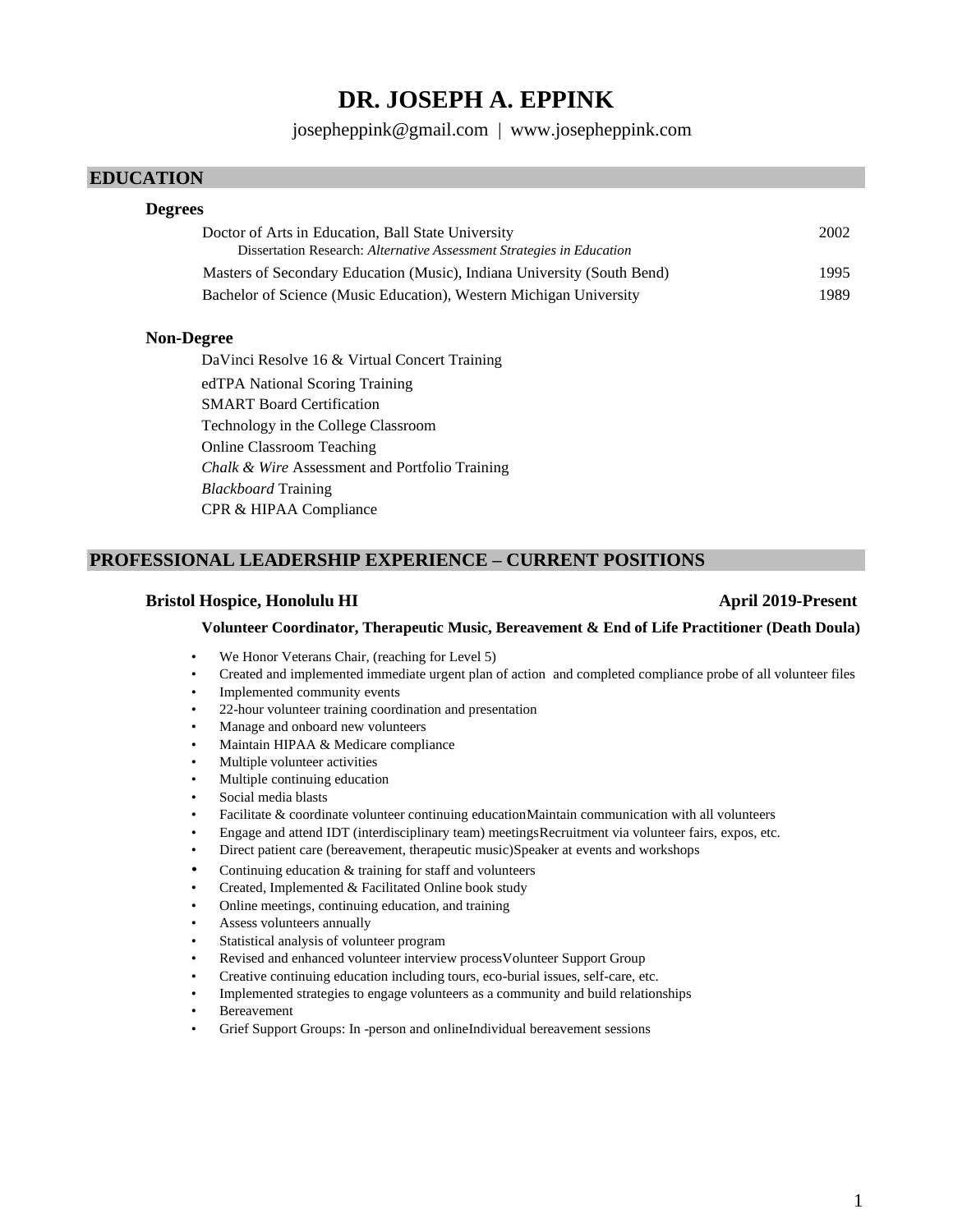| <b>St. Peter's Episcopal Church, Honolulu HI</b><br><b>Director of Music</b>                                                                                                                                                                                                                                                            | 2016-Present |
|-----------------------------------------------------------------------------------------------------------------------------------------------------------------------------------------------------------------------------------------------------------------------------------------------------------------------------------------|--------------|
| Liturgical Organizer & Facilitator Organist & Pianist<br>$\bullet$                                                                                                                                                                                                                                                                      |              |
| Conductor: Choral, Ukulele, and Chimes                                                                                                                                                                                                                                                                                                  |              |
| Prepare budgetary & yearly overview reports Private organ, piano, and voice students                                                                                                                                                                                                                                                    |              |
| Continued cultural endeavors and education Online social media education                                                                                                                                                                                                                                                                |              |
| A Moment with Music<br>Weekday 10-minute musical experience that appears on facebook page                                                                                                                                                                                                                                               |              |
| Use of DaVinci Resolve 16 to create video presentations<br>$\bullet$                                                                                                                                                                                                                                                                    |              |
| Music Instructor of Organ, Piano, and Voice (Online & In Person)                                                                                                                                                                                                                                                                        | 1990-Present |
| <b>PROFESSIONAL LEADERHIP EXPERIENCE - RECENT POSITIONS</b>                                                                                                                                                                                                                                                                             |              |
| Hospice Hawaii, Honolulu HI                                                                                                                                                                                                                                                                                                             | 2016-2019    |
| Lead Volunteer Coordinator & Therapeutic Music                                                                                                                                                                                                                                                                                          |              |
| The College of Saint Rose, Albany NY<br><b>Director/Coordinator of Education</b>                                                                                                                                                                                                                                                        | 2002-2016    |
| <b>Associate Professor</b>                                                                                                                                                                                                                                                                                                              |              |
| Accreditation Facilitator: Middle States, NASM, State of Indiana                                                                                                                                                                                                                                                                        |              |
| <b>Facilitator &amp; Organizer</b><br>International/National Study Abroad Experiences with Students and Community                                                                                                                                                                                                                       |              |
| NOTE: These experiences were to provide opportunities for students and community participants<br>working together to bring hope to hospices, cancer centers, children's hospitals. Participants<br>furthered their understanding of homeless issues, poverty and gang cultures through individual<br>work in schools and organizations. |              |
| <b>Assessment Fellow</b>                                                                                                                                                                                                                                                                                                                |              |
| Director, CSR Pre-College Experience in Music                                                                                                                                                                                                                                                                                           |              |
| <b>St. Andrew's Episcopal Church, Albany NY</b>                                                                                                                                                                                                                                                                                         | 2003-2016    |
| <b>Director of Music</b>                                                                                                                                                                                                                                                                                                                |              |
|                                                                                                                                                                                                                                                                                                                                         |              |

# **PROFESSIONAL NON-PROFIT LEADERHIP EXPERIENCE**

**Elkhart Boys Choir, Elkhart, IN 1992-2002 Founder/Conductor 501(c)3 Organization**